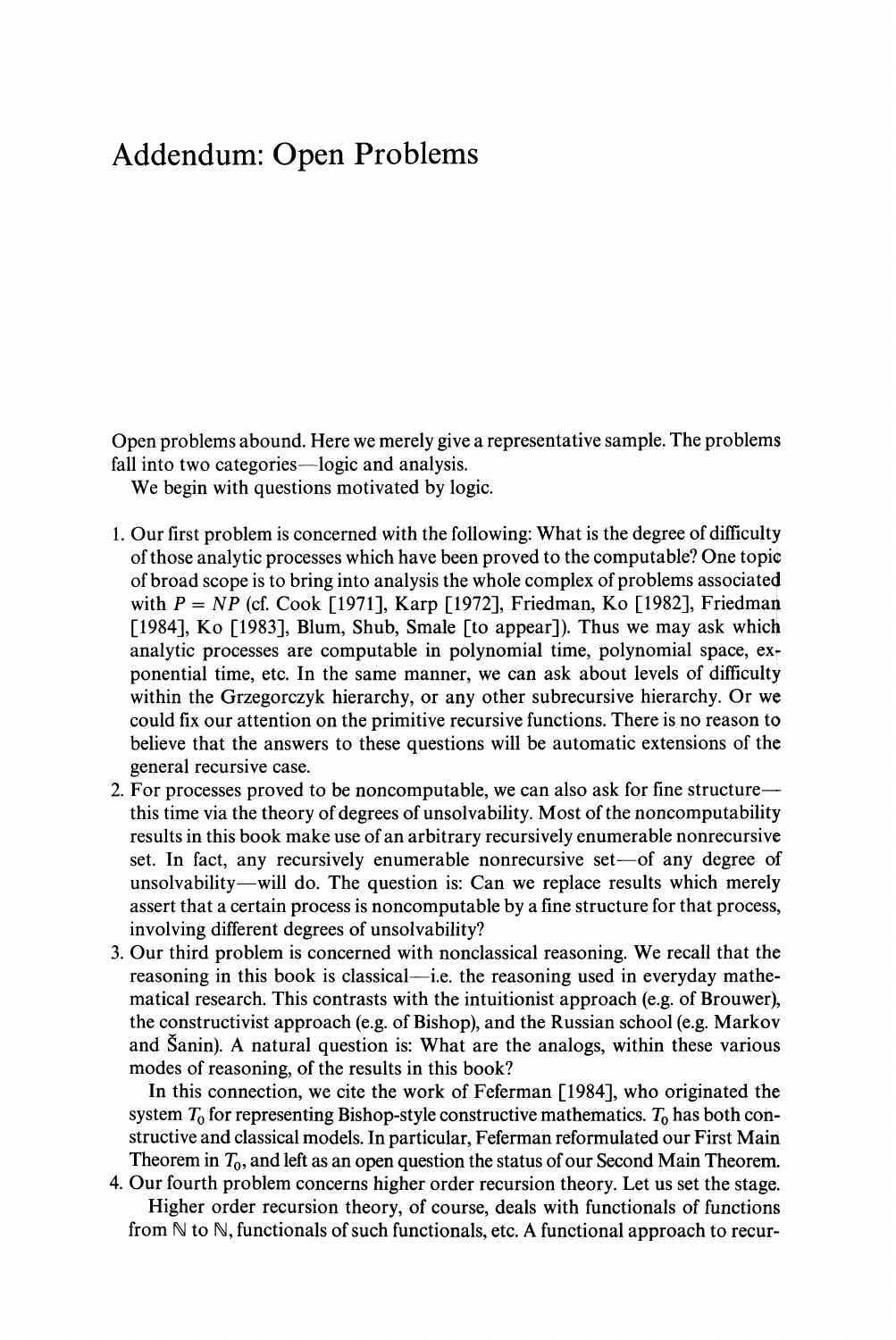sive analysis was given by Grzegorczyk [1955]. Here the real numbers are viewed as the set  $\mathcal R$  of functions  $\varphi: \mathbb N \to \mathbb N$ . A function of a real variable is associated with a functional Φ mapping *01* into *0ί.* The function of a real variable is "computable" if the associated functional  $\Phi$  is computable—i.e. a general recursive functional.

Grzegorczyk proved that the functional approach is equivalent to the notion of Chapter-O-computability for continuous functions (Grzegorczyk [1957]). Chapter O-computability, since it is tied more closely to standard analytic concepts (e.g. effective uniform continuity), appears to be more amenable to work in analysis.

The Chapter-0 definition leads in a natural way to certain generalizations—e.g. the definition of  $L^p$ -computability, and beyond that, the concept of a computability structure. The main results in this book are based on these generalizations. Higher order recursion theory leads to its own generalizations. The problem is: How do the concepts and results of higher order recursion theory relate to the concepts and results developed in this book?

We turn now to analysis. Here the set of problems is almost limitless, and we give only a few samples, which we find particularly appealing.

5. This problem combines ideas from topology, complex analysis, and recursion theory. Recursive topology provides a standard definition of "computable" open set in  $\mathbb{R}^n$ . However, it will emerge that this traditional definition may not be the right one.

Let us consider this issue from the viewpoint of complex analysis. For this purpose, of course, we work within the 2-dimensional complex plane. We begin with a simply connected proper open subset of the plane. Here the crucial theorem is the Riemann Mapping Theorem, which asserts that every such region has a conformal mapping onto the open unit disk. This mapping is, up to trivial transformations, unique. Two obvious questions are: (1) If the mapping is com putable, is the region computable? (2) If the region is computable, is the mapping computable? This in turn leads to the question of what we should mean by a computable region in the plane.

The standard definition of a "computably open set" Ω goes as follows: Ω is *computably open* if it is the union of a sequence of disks  $\{|z - a_i| < r_i\}$ , where  $\{r_i\}$  and  ${a_i}$  are respectively computable sequences of real and complex numbers (Lacombe [1957b], Lacombe/Kreisel [1957]). This definition will not suffice for complex analysis. For, if we adopted it, the hope for any connection between computable region and computable function would be dashed. Here is a trivial counter example. Consider the region  $\Omega = \{z : |z| < \alpha\}$ , where  $\alpha$  is a noncomputable real which is the limit of a computable monotone sequence of rationals. Then the region  $\Omega$  would be computably open in the sense defined above. But the natural conformal mapping onto the unit disk, namely  $z/\alpha$ , is obviously not computable.

The resolution of this question might provide an interesting interplay between plane set topology, complex analysis, and logic. The topological aspects could obviously be generalized to *R<sup>n</sup> .* For the analytic aspects, we might consider conformal mappings of multiply connected regions. Finally, one could generalize these problems to Riemann surfaces.

The above discussion applies, of course, to recursive analysis with the usual classical reasoning. We mention that a discussion within the constructivist frame work appears in Bishop [1967] and Bishop/Bridges [1985].